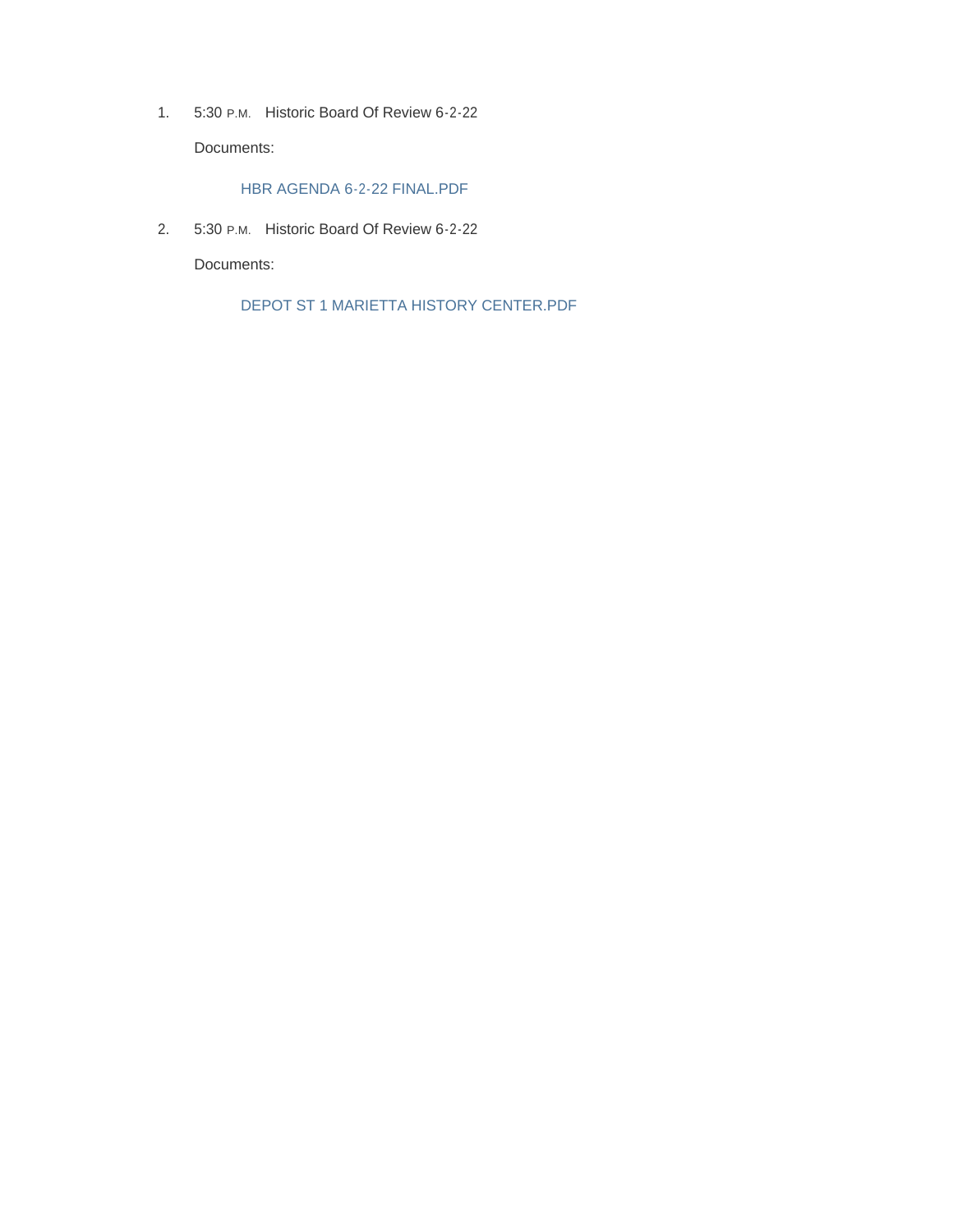**City of Marietta**



205 Lawrence Street Post Office Box 609 Marietta, Georgia 30061

# **Meeting Agenda**

## **MARIETTA HISTORIC BOARD OF REVIEW**

*David Freedman, Chairman Rebecca Nash Paden, Vice-Chairman Christopher G. Brown, Secretary Dorothy Woodruff, Board Member Jim Trimble, Board Member Louise Griffin Williams, Board Member Stacy Smith, Board Member Martin Kendall, Board Member Johnny M. Walker, City Council At Large*

| Thursday, June 2, 2022 | 5:30 PM | <b>Marietta City Hall Council Chambers</b> |
|------------------------|---------|--------------------------------------------|
|                        |         |                                            |

**NOTE: Applicant and those in favor have a total of 15 minutes to make their presentation to the Board. Applicant may reserve any portion of this time for rebuttal. All those in opposition have a total of 15 minutes to present comments to the Board.**

#### **CALL TO ORDER:**

#### **MINUTES:**

| 20220390         | <b>Regular Meeting Minutes</b>                                                                                                                                                                                                                                                                                                                                                                                                                                                                                                                                                                |  |
|------------------|-----------------------------------------------------------------------------------------------------------------------------------------------------------------------------------------------------------------------------------------------------------------------------------------------------------------------------------------------------------------------------------------------------------------------------------------------------------------------------------------------------------------------------------------------------------------------------------------------|--|
|                  | Review and approval of the April 4, 2022 Historic Board of Review regular<br>meeting minutes.                                                                                                                                                                                                                                                                                                                                                                                                                                                                                                 |  |
| <b>BUSINESS:</b> |                                                                                                                                                                                                                                                                                                                                                                                                                                                                                                                                                                                               |  |
| 20161227         | <b>Disclosure from Historic Board of Review Member Stacy Smith</b>                                                                                                                                                                                                                                                                                                                                                                                                                                                                                                                            |  |
|                  | This is a disclosure for any application that comes before the Historic Board of Review for<br>Herbert S. Goldstein Family Limited Partnership, PMG Investors LLC, Marietta Properties,<br>LLC, Mary Goldstein or PMG Whitlock Ave, LLC or where one of the above entities is<br>shown as the owner. Philip M. Goldstein owns and or is general partner and/or manager for<br>the above entity or entities. I am a tenant of Philip M. Goldstein who is an owner,<br>manager and/or general partner of the above entity. Philip M. Goldstein is the father of<br>Councilman Joseph Goldstein. |  |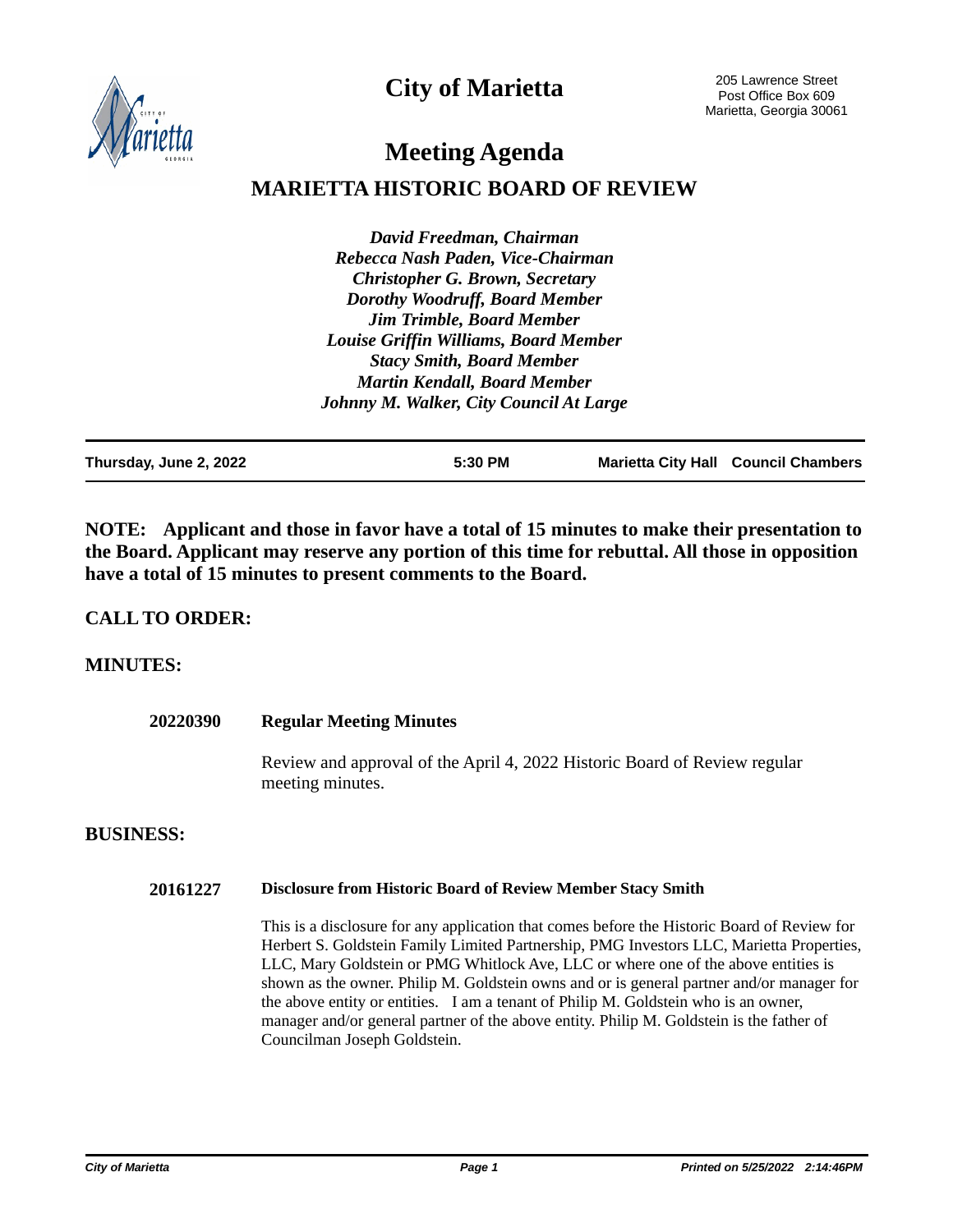| 20220558 | 1 Depot Street-Marietta History Center                                                                                                |
|----------|---------------------------------------------------------------------------------------------------------------------------------------|
|          | Applicant is seeking approval to relace existing roof with matching material and color.<br>Roof is not visible from the right of way. |
| 20220541 | <b>Election of Historic Board of Review Officers</b>                                                                                  |
|          | Election of officers, Chairman, Vice-Chairman, and Secretary for the 2022-2023 term.                                                  |
|          |                                                                                                                                       |

### **ADJOURNMENT:**